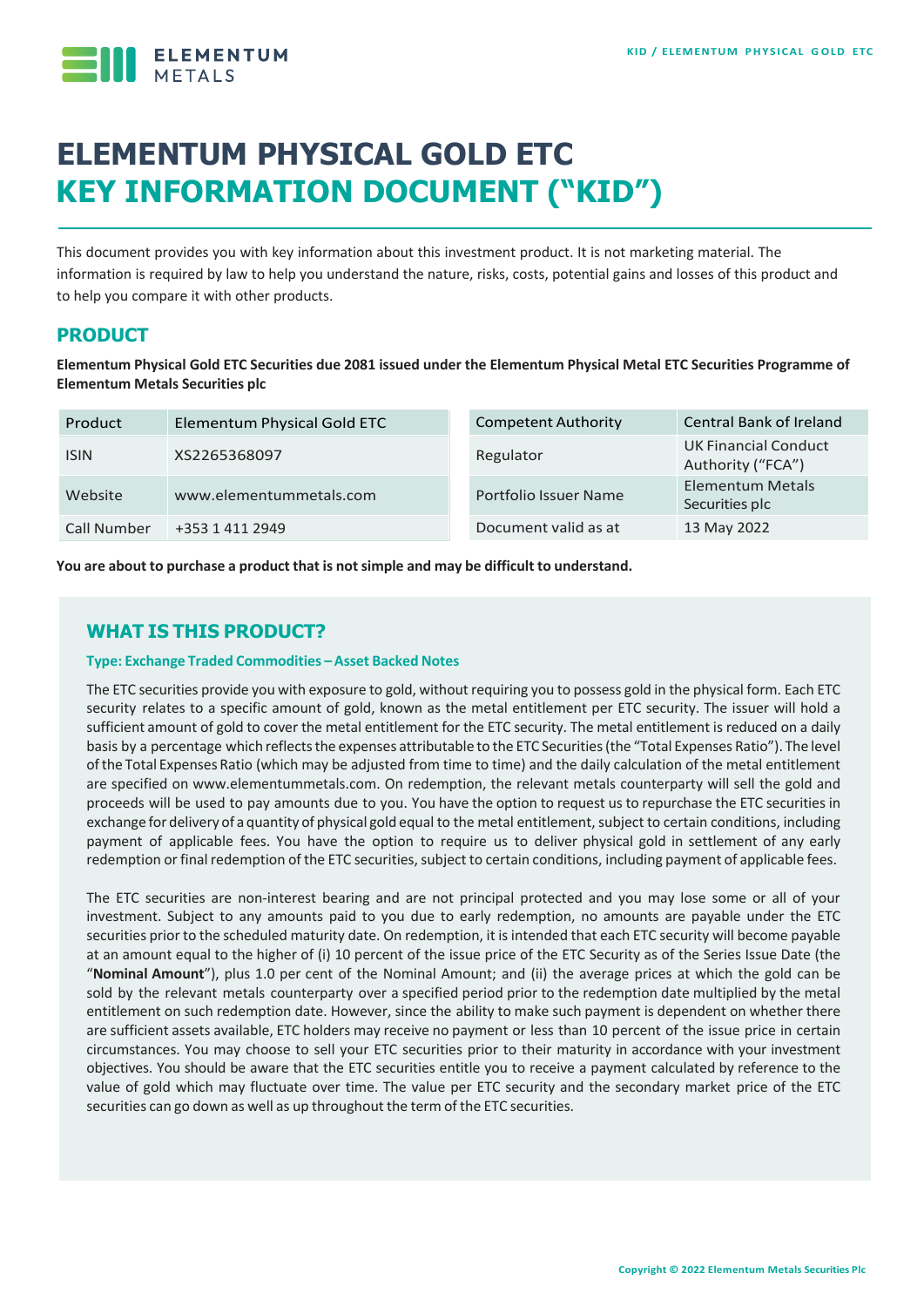

# **WHAT ARE THE RISKS AND WHAT CAN I GET IN RETURN?**



**The risk indicator assumes you keep the product for 7 years. The actual risk can vary significantly if you cash in at an early**  stage and you may get back less. You may not be able to sell or end your product easily or you may have to sell or end at a price **thatsignificantlyimpactsonhowmuchyougetback.**

Be aware of currency risk. If you receive payments in a currency different to that of your home jurisdiction, the final return you will getwill depend on the exchange rate between the two currencies. This risk is not considered in the risk indicator shown.

#### **You may lose some or all of your investment.**

The risk category shown is not guaranteed and may shift over time. The lowest category does not mean risk free.

The ETC security value depends on the underlying metal price reacting to economic factors and it could fall forlong periods.

The summary risk indicator is a guide to the level of risk of this product compared to other products. This product does not include any protection from future market performance so you could lose some or all of your investment. The risk indicator shows how likely it is that the product will lose money because of movements in the markets or because the Issuer is not able to pay you. If the Issuer is not able to pay you what is owed, you could lose your entire investment. The Issuer has classified this product as 4 out of 7, which is a medium risk class. This rates the potential losses from future performance at a medium level and poor market conditions could impact the Issuer's capacity to pay you.

**IntendedRetailInvestor:**The ETC securities are intended forretail investors who (i) wish to gain exposure to gold without having to take physical delivery of gold and have an investment horizon in line with the recommended holding period below;(ii) have specific knowledge or experience of investing in similar products and in financial markets; and (iii) can afford to risk losing their investment, are notseeking topreserve capital and who are not looking for capital guarantee.

**Product term:** This series of ETC securities has a scheduled maturity date of 7 January 2081. The scheduled maturity date may be postponed by up to ten business days. If this is the case, the Issuer will provide you with notice of this and how many days such postponement will be. The ETC securities may be redeemed prior to the scheduled maturity date, if: (1) the Issuer elects to redeem all of the ETC securities in the series following thirty days calendar written notice to you; (2) an event of default occurs; or (3) an early redemption event occurs. A detailed description of events of default and early redemption events can be found in the prospectus in the Master Terms and Conditions of the ETC Securities.

# **WHAT HAPPENS IF ELEMENTUM METALS SECURITIES PLC IS UNABLE TO PAYOUT?**

The product is not protected by the Irish Deposit Guarantee Scheme or any other investor compensation or guarantee scheme. This meansthat if Elementum Metals Securities plc is unable to pay out, you may lose all of your investment. The ability of Elementum Metals Securities plc to pay out will be limited to the amounts realised from the secured property, as further explained in the Prospectus.

If the Issuer fails to make a payment when due, the security trustee (Apex Corporate Trustees (UK) Limited) can enforce the security over the gold deposited with the custodian, the primary sub-custodians and any sub-custodians. Once the security trustee has enforced the security it can then sell the gold and use the proceeds of this sale to pay amounts owed to you under the ETC securities. The proceeds of such sale may not be enough to cover all amounts owed to you under the ETC securities. The product is a debt instrument (not a bank deposit) and as such is not covered by any deposit protection scheme.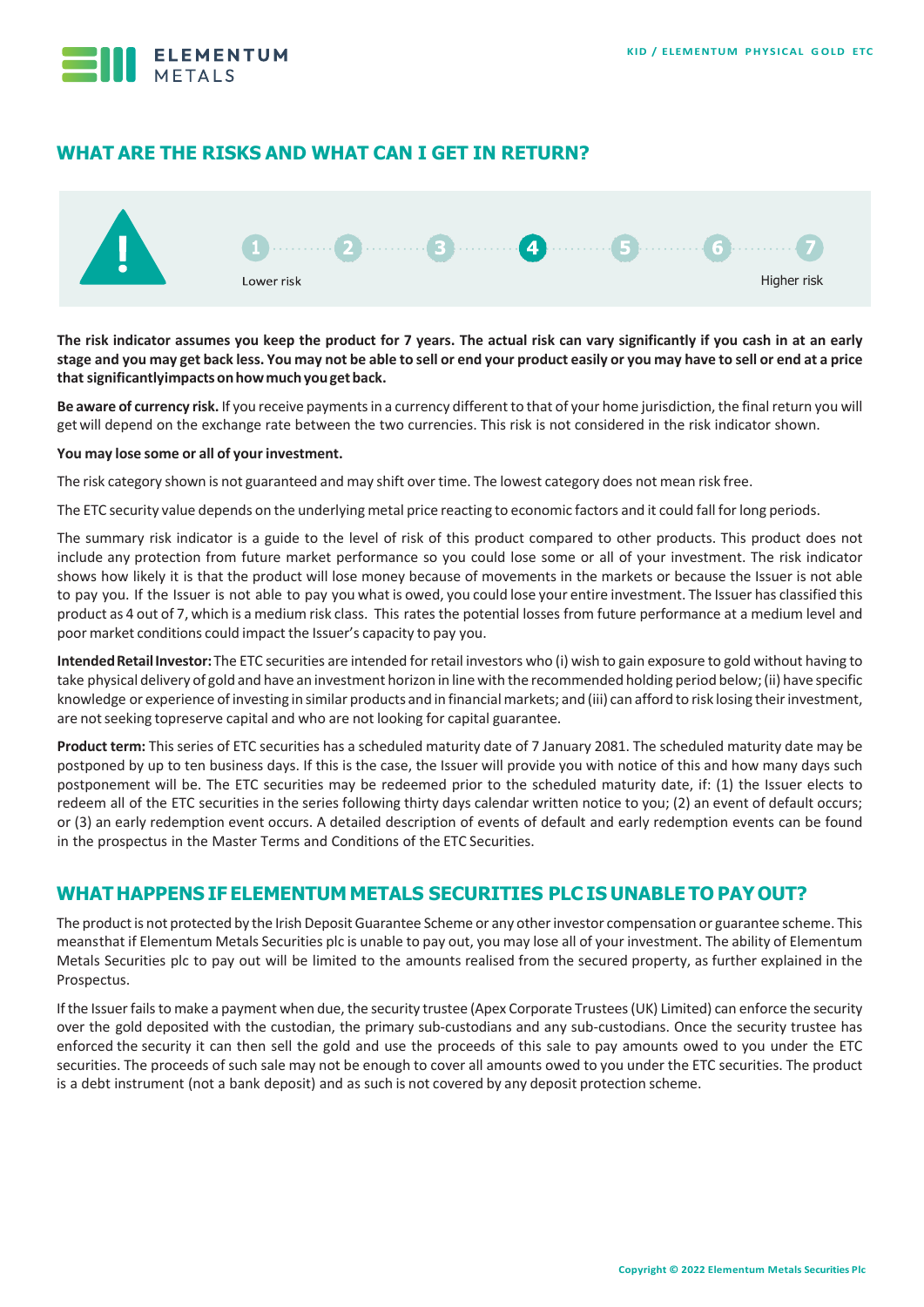

## **PERFORMANCE SCENARIO**

| Scenarios                                                       |                                     | 1 year        | 4 years       | 7 years*      |
|-----------------------------------------------------------------|-------------------------------------|---------------|---------------|---------------|
| <b>Stress scenario</b>                                          | What might you get back after costs | 5,542.44 USD  | 4,601.87 USD  | 3,448.99 USD  |
|                                                                 | Average return each year            | $-44.58%$     | $-17.64%$     | $-14.11%$     |
| Unfavourable scenario                                           | What might you get back after costs | 8,665.74 USD  | 7,775.28 USD  | 7,368.55 USD  |
|                                                                 | Average return each year            | $-13.34%$     | $-6.10%$      | $-4.24%$      |
| What might you get back after costs<br><b>Moderate scenario</b> |                                     | 10,172.89 USD | 10,724.66 USD | 11,306.37 USD |
|                                                                 | Average return each year            | 1.73%         | 1.76%         | 1.77 %        |
| <b>Favourable scenario</b>                                      | What might you get back after costs | 11,960.44 USD | 14,815.48 USD | 17,332.80 USD |
|                                                                 | Average return each year            | 19.60%        | 10.33 %       | 8.17%         |

\*recommended holding period

This table shows the money you could get back over the next 7 years, under different scenarios, assuming that you invest USD 10,000.00.

The scenarios shown illustrate how your investment could perform. You can compare them with the scenarios of other products.

The scenarios presented are an estimate of future performance based on evidence from the past on how the value of this investment varies,and are not an exact indicator. What you will get will vary depending on how the market performs and how long you keep the product. The stressscenario shows what you might get back in extreme market circumstances, and it does not take into account the situation where the Issuer is not able to pay you.

Buying this product means that you think the underlying price will increase.

The figures shown include all the costs of the product itself, but may not include all the costs that you pay to your advisor or distributor.The figures do nottake into account your personaltax situation, whichmay also affect howmuch you get back.

## **HOW LONG SHOULD I HOLD THE INVESTMENT,AND CAN I TAKE MY MONEY OUT EARLY?**

Recommended holding period: 7 years

This product has no required minimum holding period but is designed forlong term investment. However, the product may terminate early (see 'What is this Product?' above) and may also be sold on the secondary market.

#### **WHATARE THE COSTS?**

The Reduction in Yield (RIY) shows what impact the total costs you pay will have on the investment return you might get. The total costs take into account one-off, ongoing and incidental costs. The amounts shown here are the cumulative costs of the product itself, for three different holding periods. The figures assume you invest USD 10,000.00. The figures are estimates and may change in the future.

## **COSTS OVER TIME**

The person selling you or advising you about this product may charge you other costs. If so, this person will provide you with information about these costs, and show you the impact that all costs have on your investment over time.

| Investment USD 10,000.00        |           |           | If you cash in after 1 year $\parallel$ If you cash in after 4 years $\parallel$ If you cash in after 7 years* |  |
|---------------------------------|-----------|-----------|----------------------------------------------------------------------------------------------------------------|--|
| Total costs                     | 12.00 USD | 47.91 USD | 83.70 USD                                                                                                      |  |
| Impact on return (RIY) per year | 0.12%     | $0.12\%$  | $0.12\%$                                                                                                       |  |

\*recommended holding period